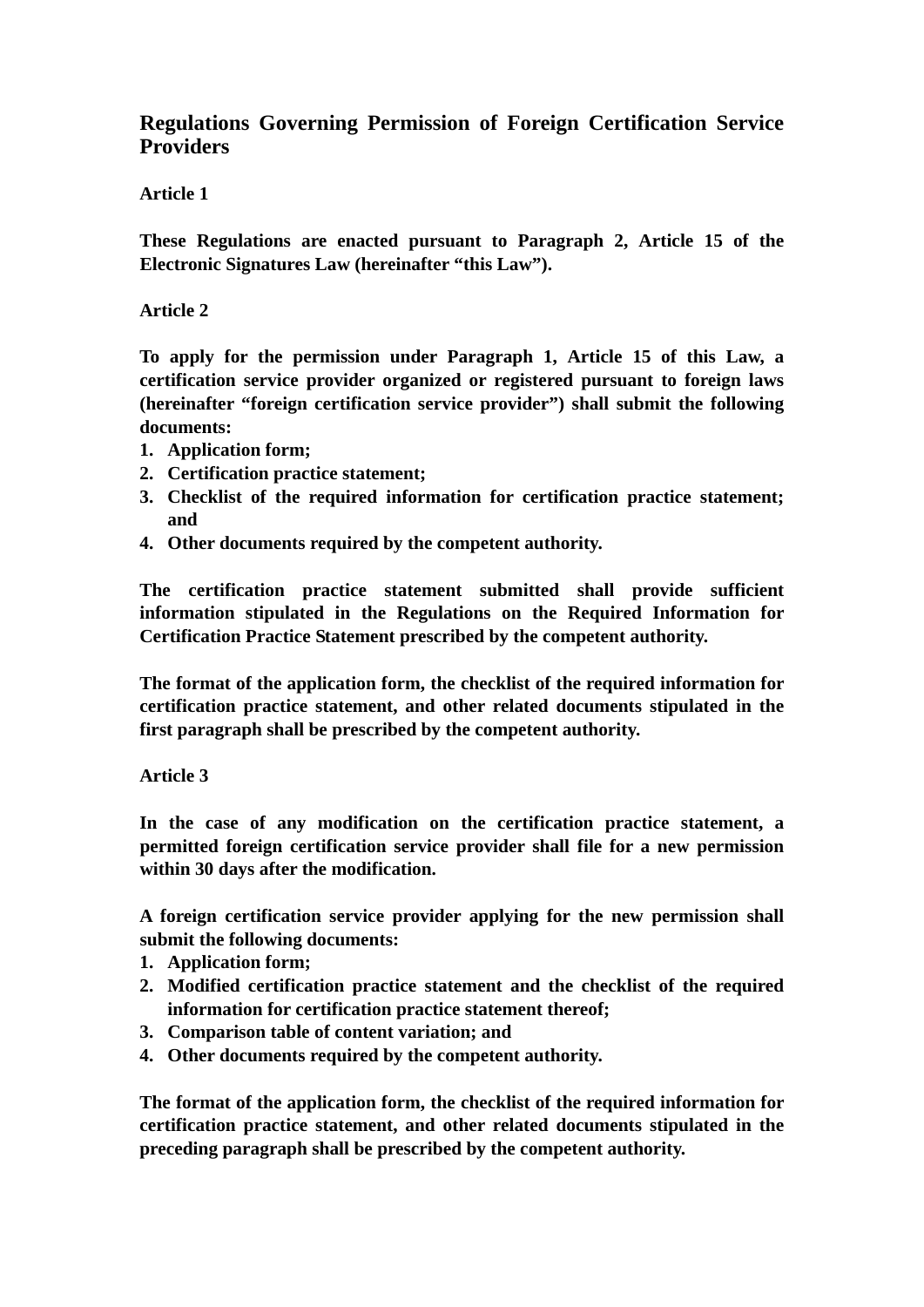#### **Article 4**

**Documents submitted under these Regulations shall be translated into Chinese if written in foreign languages. The competent authority, in its discretion, may require the documents be authenticated by the Republic of China embassies, consulates, representative offices, or any other agency authorized by the Ministry of Foreign Affairs.**

## **Article 5**

**The competent authority may refuse a foreign certification service provider's application for permission if:**

- **1. the certification practice statement submitted is not in compliance with the Regulations on the Required Information for Certification Practice Statement prescribed by the competent authority;**
- **2. the information submitted is fraudulent;**
- **3. the permission may be severely harmful to public interest;**
- **4. the permission may be seriously repugnant to the laws, regulations, public order, or good morals of this nation; or**
- **5. the jurisdiction where the foreign certification service provider organized or registered is clearly prejudicial to certificates issued by domestic certification service providers.**

## **Article 6**

**The competent authority may revoke a permission if:**

- **1. the modification of the certification practice statement is not permitted by the competent authority;**
- **2. the permission may be seriously repugnant to the laws, regulation, public order, or good morals of this nation;**
- **3. the permission may be severely harmful to public interest; or**
- **4. the jurisdiction where the foreign certification service provider organized or registered is clearly prejudicial to certificates issued by domestic certification service providers.**

## **Article 7**

**The competent authority may waive the application procedure and grant permission to a foreign certification service provider permitted or accredited by other countries, regional organizations, or international organizations by entering into bilateral or multilateral agreements or arrangements with those countries, regional organizations, or international organizations.**